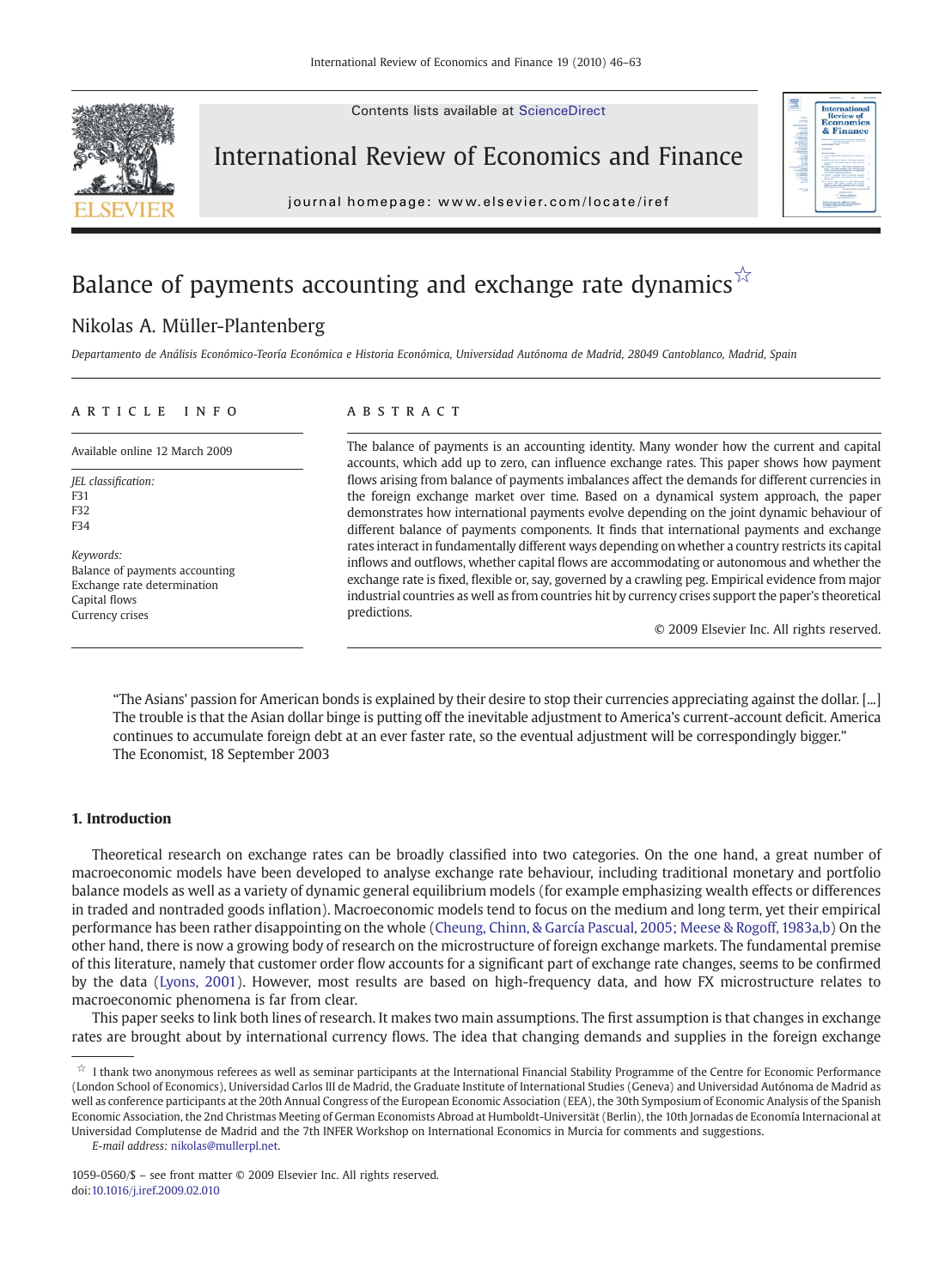markets determine exchange rates is an old topic ([Machlup, 1939, 1940; Robinson, 1937\)](#page--1-0). However, the traditional flow market model has significant shortcomings as it lacks a dynamic perspective and fails to recognize the interrelatedness of the current account, the financial account and international payments. Yet the basic premise of the model–namely that international payment flows have a direct influence on exchange rates–remains as appealing as before and has regained popularity with the emergence of the literature on FX market microstructure ([Vitale, 2007](#page--1-0)). Macroeconomists are now also starting to take the idea more seriously but their research has so far focused on the short-term effects of capital flows on exchange rates ([Hau & Rey, 2006, 2004\)](#page--1-0).

Secondly, the paper assumes that international currency flows are essentially driven by balance of payments transactions and aims to analyse the implications of the balance of payments accounting identity for the dynamics of international payment flows and exchange rates. The focus is on both the real and financial sides of the balance of payments, and in particular on their interaction over time. To this end, a dynamical system approach is developed that allows to assess how international payments evolve for different sets of assumptions regarding the joint dynamic behaviour of various balance of payments components.

Altogether, five different variants of one and the same dynamical system are analysed in the paper. First, the benchmark case of a financially closed economy is considered where current account transactions, such as exports and imports, are paid for directly in cash (model 1). In this and all following cases, it is assumed that the real exchange rate depends on the excess holdings of different currencies in the foreign exchange market. Moreover, the Marshall–Lerner condition holds and the current account is considered to adjust gradually to changes in the real exchange rate. Under these very basic and realistic assumptions, it is demonstrated how initial current account imbalances can lead to long-lasting swings in both the current account and the real exchange rate.

In the second model, current account imbalances are financed by debt, much as in the real world (model 2). Payment flows are now delayed, with the result that the impact of current account movements on the exchange rate is spread out over a longer horizon. Whereas the current account and the exchange rate still move in a cyclical fashion, the lag between both variables becomes longer. It is shown that this model represents very well the experience of the Japanese balance of payments and exchange rate over the past decades.

The third model examines the effect of temporary, autonomous capital inflows into a country (model 3). Under sensible assumptions, such inflows provoke a temporary appreciation of the currency even when the current account is strongly deteriorating. The model replicates the experience of the United States during the early 1980s and the late 1990s. In both episodes, the country was facing strong capital inflows and the US dollar appreciated massively despite burgeoning current account deficits.

In a further variation, a country with a fixed exchange rate is considered (model 4). It is shown in a simulation how temporary inflows of foreign capital can lead to a deterioration of the current account balance and a build-up of foreign claims, which eventually lead to the depletion of reserves and a breakdown of the currency. This dynamic pattern can be generated under rather simple assumptions within the dynamical system framework described above. It agrees well with anecdotal evidence from countries hit by currency crises. This is illustrated by a case study of the Korean economic performance before and during the Asian crisis of 1997–1998.

Finally, it is shown within the same framework how a crawling peg can help to avoid a currency crisis and to maintain relative exchange rate stability (model 5).

#### 1.1. Plan of the paper

The paper is organized as follows: Section 2 introduces the common assumptions underlying the models of the following section regarding the determination of the exchange rate and of the different balance of payments components. [Section 3](#page--1-0) presents five models that show how balance of payments and exchange rate move jointly over time when different assumptions are made regarding the financial openness of a country, the nature of capital flows and the exchange rate regime. Finally, [Section 4](#page--1-0) provides conclusions.

#### 2. Common assumptions

This section introduces the assumptions that are shared by the models of [Section 3.](#page--1-0) First, the equation governing the movements of the real exchange rate is derived. Second, the equations for the different balance of payments components are specified and empirically motivated. Third, some comments are made regarding the deterministic nature of the model.

#### 2.1. Exchange rate determination

How are exchange rates determined? The hypothesis that we adopt here is possibly the most simple and intuitive: The exchange rate is driven by the demands and supplies of currencies in the foreign exchange market, which depend on the need of foreign and domestic agents to obtain each others' currencies. Currency demands in turn are influenced by the different types of transactions that economic agents undertake. For example, exports of goods and services or sales of financial assets lead to an increase in the demand for the domestic currency and in the supply of the foreign currency in the foreign exchange market, and vice versa.

Since the foreign exchange market carries out all currency conversions resulting from countries' balance of payments transactions, its currency holdings generally do not balance to zero; in other words, the market does not clear. We assume that the price, or value, of a currency falls with the foreign exchange market's net holdings of that currency and vice versa. The exchange rate between two currencies is then given by the ratio of the two currencies' prices.